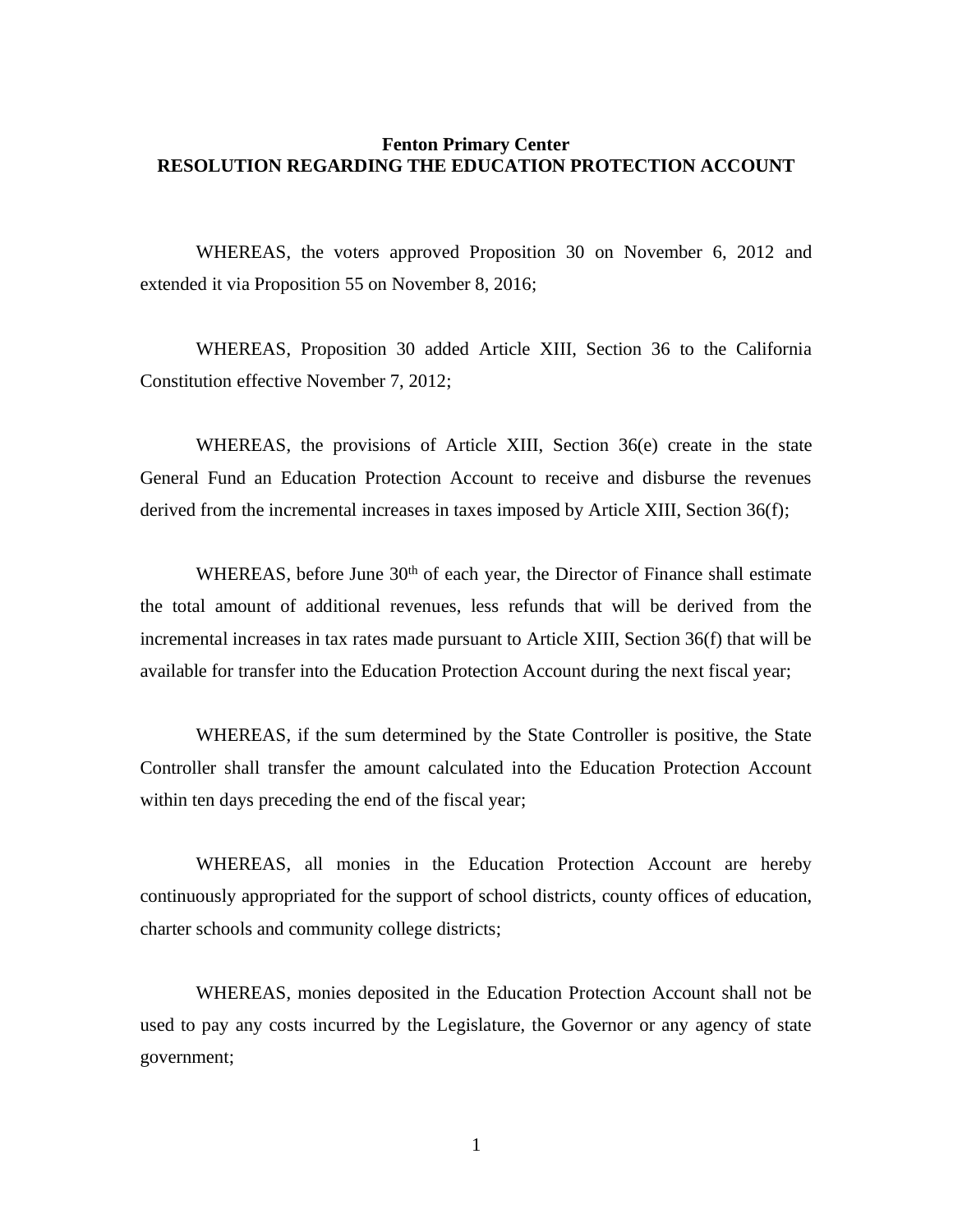WHEREAS, a community college district, county office of education, school district, or charter school shall have the sole authority to determine how the monies received from the Education Protection Account are spent in the school or schools within its jurisdiction;

WHEREAS, the governing board of the Fenton Primary Center shall make the spending determinations with respect to monies received from the Education Protection Account in open session of a public meeting of the governing board;

WHEREAS, the monies received from the Education Protection Account shall not be used for salaries or benefits for administrators or any other administrative cost;

WHEREAS, each community college district, county office of education, school district and charter school shall annually publish on its Internet website an accounting of how much money was received from the Education Protection Account and how that money was spent;

WHEREAS, the annual independent financial and compliance audit required of community college districts, county offices of education, school districts and charter schools shall ascertain and verify whether the funds provided from the Education Protection Account have been properly disbursed and expended as required by Article XIII, Section 36 of the California Constitution;

WHEREAS, expenses incurred by community college districts, county offices of education, school districts and charter schools to comply with the additional audit requirements of Article XIII, Section 36 may be paid with funding from the Education Protection Act and shall not be considered administrative costs for purposes of Article XIII, Section 36.